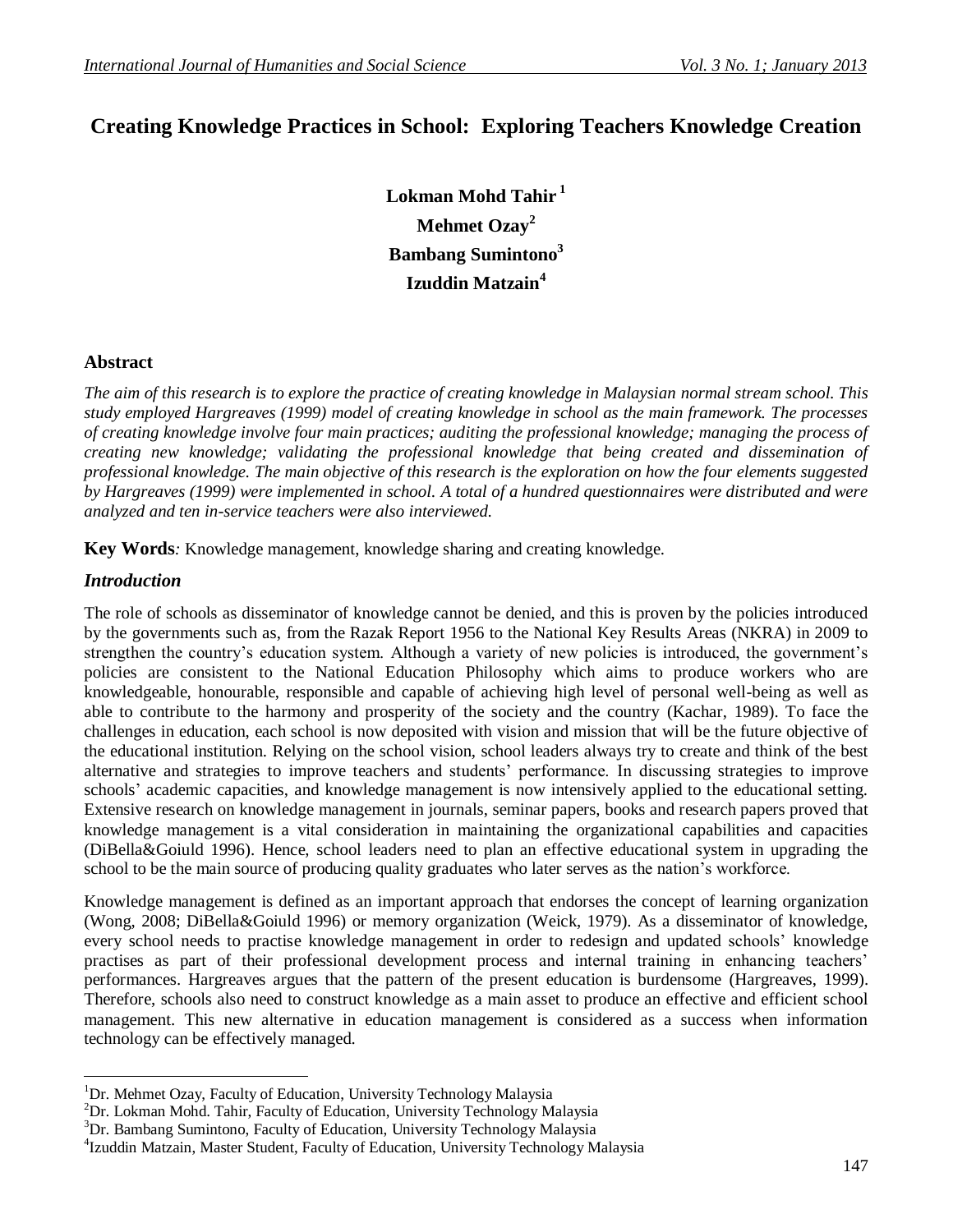In reality, knowledge management highlights new knowledge generated by the substitution from implicit knowledge to the explicit knowledge (Nonaka&Takeuchi, 1995). The original element in Nonaka and Takeuchi"s model refers to implicit and explicit knowledge as well as the formation of knowledge when implicit and explicit knowledge interrelated with each other (Hargreaves 1999; Nonaka&Takeuchi, 1995). Consequently, knowledge management in schools has a responsibility to ensure that the process of teaching and learning as well as research activities, curricular and extra-curricular and students would be at the high quality (Azlinda, 2010).

**Background of the problem:** Knowledge is the most important asset for any organization. By acquiring knowledge, an entity or institution can accomplish the vision and goal in leading to be a successful organization (McDermott&O"Dell, 2011). Knowledge that is not shared with members or the organization is considered as worthless (Chandran&Raman, 2009). Knowledge management implemented by an organization can be applied in school administration will enhance teaching and learning in schools (Petrides&Guiney, 2002). The issue here is that not every school strives to be the best to bring service to the community. Chen (Chen, 2002) states that the school system is very similar to system found in the public sector when requests strategy in managing their valuable knowledge and knowledge sharing is the alternative to solve on how to store knowledge by using knowledge repository. The rapid development of information and communication technology (ICT) such as websites, students and teachers" examination information systems (EMIS) and the ICT based teaching and learning approaches (Azlinda, 2010) were the other positive strategies that sparked the knowledge sharing culture in school. This emphasis is proven by the Malaysian education development planning that strengthens the new economic model based on innovation, creativity and high moral values in education institutions. However, the government"s determination to develop ICT-based schools as a field to build high-valued skills hasn"t being emphasised by school administrators as well as teachers (Sharifah&Jamilah, 2010). Consequently, they still do not have effective strategies in accessing information in line with today"s modern management that creates various databases that can easily access to the internal and external data related to the operations of organizations such as student records, websites, libraries and financial networks.

Another problem in terms of the implementation of knowledge management according to Dixon (2000) is related to teachers" unwillingness to share their tacit knowledge. He also explains that most teachers do not know how to manage their knowledge with other teachers and never plan to improve their knowledge due to excessive workload. On the other hand, the readiness of teachers to gain new knowledge is very low due to the lack of support and encouragement from certain parties (Azman, 2003). Zurina (2010) suggests that the main ideas of knowledge management were the application of what we have learned, the knowledge of the professional network as well as the role of community in practicing the existing knowledge. Zurina (2010) study proves that science teachers in primary schools do not use wisely the scientific software provided by the Ministry of Malaysia Education (MOE). In another study, Jingyuan (2010) also found that teachers are having problems in managing their knowledge because of limited resources to gain knowledge and there is a lesser amount of campaign conducted by the school for the teachers to enhance their professionalism. Teachers also focus too much on the training techniques in teaching, and ignore the importance of activities in improving their knowledge in teaching. This will restrict them from expanding their already existed knowledge. What is happening in Malaysia is that less competent teachers receive less attention from the management board (Amin, 2005). These teachers need to attend courses, supervision, guidance and instruction (Sharifah, 2010). Consequently, these teachers cannot improve themselves and are unable to receive new knowledge in line with current issues.

On the other study conducted by Azizi *et al.* (2003) shows that school principals focus too much on goal setting that involves matters related to academic achievement and less focus are given in achieving the goals of the organization (school) as a whole. Whilst an organization focuses on learning, more concentration should be given to the school development processes that include teachers" motivation and personal development especially related to managing teachers" knowledge. As school administrator, the essential strategies should not only focus on how to achieve the schools" vision, but also to think of creating effective strategies that benefited the teachers, students and the school as a whole as an effective school. Azizi *et al* also points that school leaders should eliminate the weaknesses of their teachers and endeavour to create an effective knowledge network for an innovative school organisation (Hargreaves, 1999). Therefore, for the betterment of education institution, every school needs to manage the existing knowledge and expertise efficiently and effectively. This is in line with the government"s policy to create more high-performing schools stated in the National Key Result Areas (NKRA).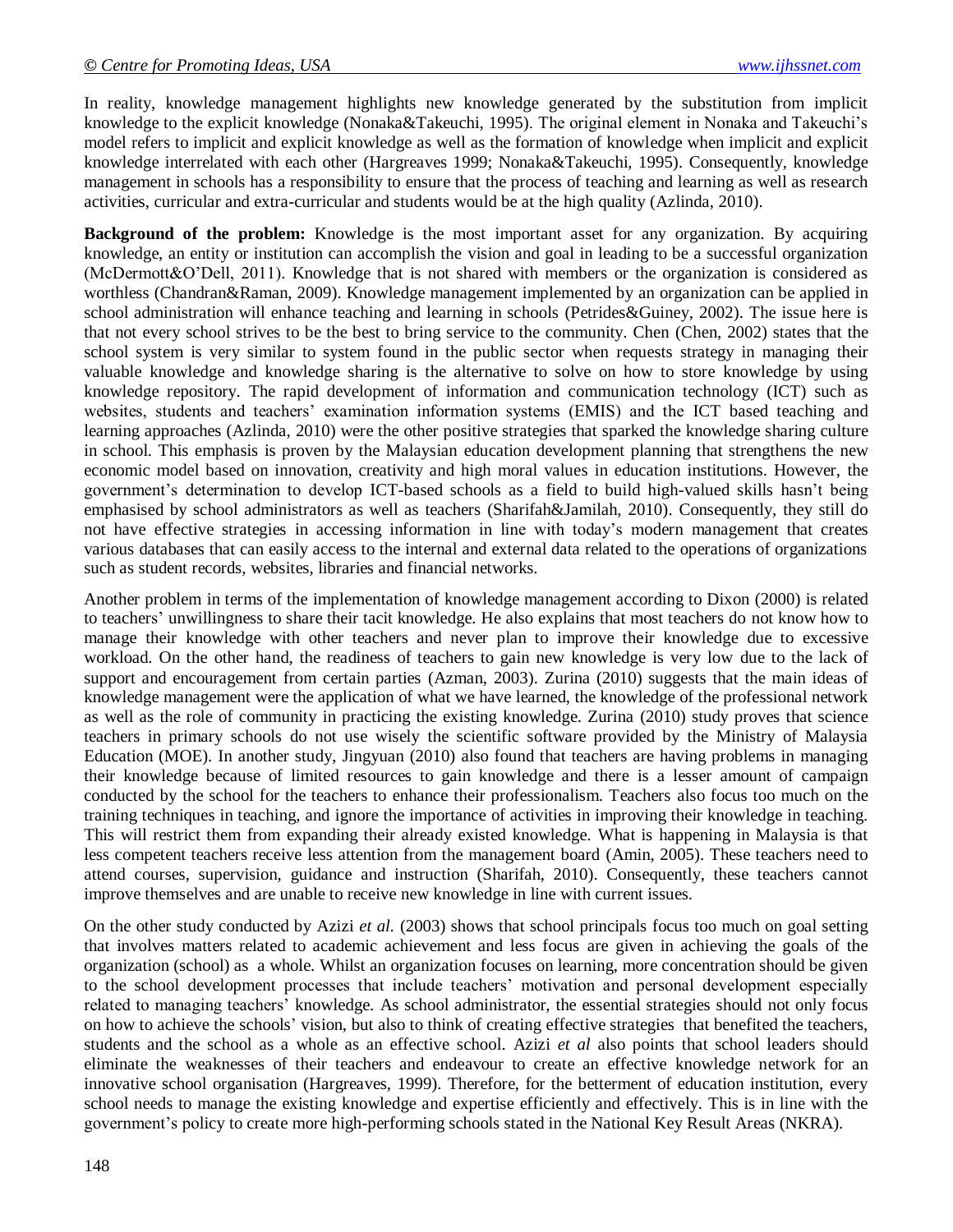**Theoretical framework**: The idea of creating professional knowledge was first introduced in the book The Knowledge Creating Company written by two Japanese management scholars named Nonaka and Takuechi. Nonaka and Takuehi explore novelty ideas on how companies create their valuable knowledge and later enhance creativity, innovation and learning within the organization. The theory of organizational knowledge creation depicts the framework on how organizational leaders amplify the professional knowledge created by individuals and later knowledge becomes crystallized as part of knowledge network internally and externally (Hargreaves, 1999).

Later, Hargreaves (1999) introduced the concept of knowledge creation to the educational setting specifically schools as learning organization as part of initial training process (Nonaka&Takeuchi, 1995). Hargreaves concentration was related on strategies that fabricates the culture of knowledge creation in school, suggests four main processes that later supposed to improve teachers' tacit and implicit knowledge. Theoretically, Hargreaves ideas were regarded as initiatives to improve teachers" knowledge, skills and expertise that soon will contribute schools" academic performance. The four core practises of knowledge creation in school are auditing the professional knowledge acquired by teachers. In this practise, teachers' tacit and explicit intellectual capital was assessed in determining teachers" academic proficiencies. Secondly, the practise of advocating the process of creating new knowledge, the process deals with school leaders creating opportunities of managing knowledge comprehensively internally such as creating awareness for continual improvement, recognition for teachers expertise, creating partnership and eliminates blaming culture in school (Hargreaves, (2003).

Validating the knowledge is the practises on how school leaders judged and assessed based on internal judgement especially from professional bodies, other related practitioner or school"s stakeholders. Finally, the dissemination of the professional knowledge that created in schools where knowledge was transferred internally and transposed externally with other related parties (Nonaka&Takeuchi, 1995; Hargreaves, 2003). In auditing knowledge practices, two forms of knowledge, implicit and explicit knowledge were audited by teachers. While in the process of managing the knowledge practices, two constructs -features and process- are involved while validating practices of knowledge includes five major practises which consists of self-validation, scientific, Social, Judiciary and Liberal practices. Last construct that supports the knowledge creation process in school suggested by Hargreaves is dissemination of knowledge which is shared internally and externally between teachers and education institutions.

# **Research Questions**

Research questions are determined as below:

- i. What kind of knowledge is frequently practiced in schools?
- ii. What are the main management practices in the process of creating new knowledge in schools?
- iii. What is the main evaluation in the practices of validity in schools?
- iv. What is the medium used for dissemination that are often used in schools?

# *Methodology*

The design of this study is mixed method design consisting of questionnaire administration and interviews. The participants of this study were school teachers that enrolled their postgraduate study at the Faculty of Education, Universiti Teknologi Malaysia and were selected randomly. Among the 120 teachers, only 100 set of questionnaire that were returned and analysed by the researcher. Fifty of the teachers were from primary school and another fifty teachers were from secondary schools. In addition, ten teachers were also being interviewed by the researcher to explore the in-depth information related to the implementation of knowledge sharing in school. This research was based on the Hargreaves' practices on creating knowledge in school. Four main constructs were derived from Nonaka and Takeuchi and later Hargreaves models, assessment of knowledge, managing knowledge, validation of knowledge and dissemination of knowledge were constructed. There are eighty seven items in the instrument that were self-construct by the researcher and six questions for the interview. The reliability of the instrument was measured using Alpha Cronbach to determine the consistency of the item was at 0.93 and considered as high reliability of measurement. Items were based on the Likert"s five scales ranging from strongly disagreed noted as (1) and strongly agreed (5) based on level of agreement. To measure the unidimensionality of the instrument, Rasch Measurement Model through Winsteps application was used.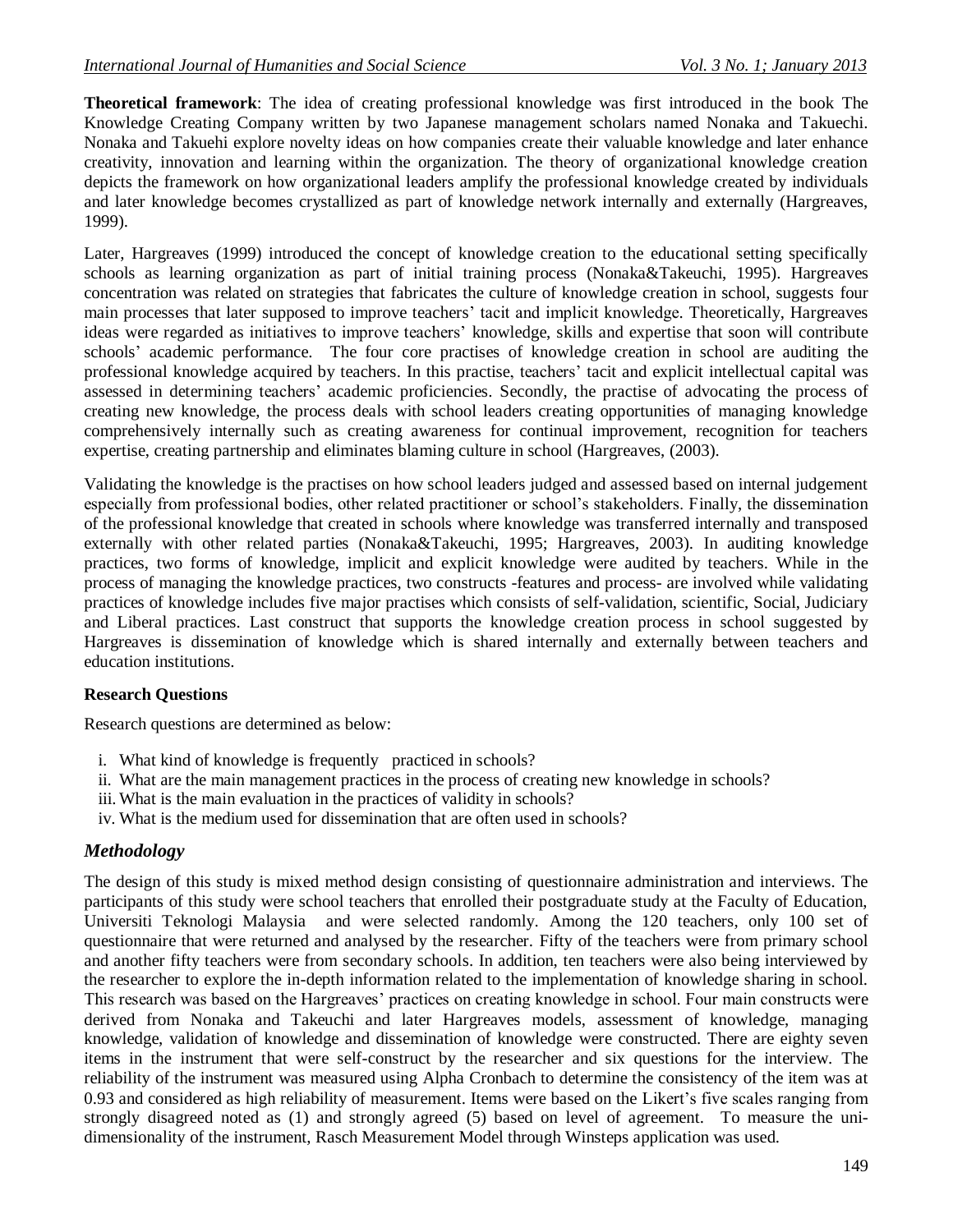Three important measurements were the point measure correlation (PtMea Corr); outfit mean square (MNSQ) and the z-standard for each item. Based on the data, the value for PtMeaCorr ranging between 0.5 to 0.80; the mean square values were between 0.6 to 1.4 value and the z-standard between -1.8 to 1.9 [28]. Multi-colinearity test also measures between  $r = 0.45$  to  $r = 0.75$  which indicates no existence of colinearity in the items signifies the uni-dimensionality concept of the instrument. Based on the measurement, the self-constructed items were considered as consistent and acceptable in implementing survey research.

The second part of this research pertained to the qualitative interviews in order to gain in-depth knowledge in relation to the creation of knowledge in school practises. According to Jacob (1989) by using interview, more indepth and comprehensive information and reaction in line with people"s perceptions can be gathered and extensive understanding about people experience, perception and ideas will be explained. The interview sessions were conducted with 10 in-service teachers. All the conversations were recorded electronically and ethical consideration was also taken to protect the subjects"identities.

#### **Findings**

A total of 100 questionnaires were returned and analysed. In addition, 10 in-service teachers were interviewed. Demographic variables of the in-service teachers were shown in Table 1. This study examined the four practices that signify the process of creating professional knowledge in schools which were auditing, managing, and verifying and dissemination knowledge in local stream schools.

#### **Auditing Practises of knowledge**

In studying the practices of auditing knowledge in school, there are two forms of knowledge, explicit and implicit knowledge. Explicit knowledge related to the information and knowledge was on the basis of the job specification which is called as knowledge being stored and codified through certain types such as, manual and procedural. While implicit knowledge is defined as experiential, intuitive knowledge is considered as tacit knowledge which is commonly known as habits, skills and behaviours (Frappaolo, 2008).

Table 1 shows the mean scores of explicit knowledge are higher than implicit knowledge. It reflects that the assessment/auditing process focuses on more explicit knowledge than implicit knowledge. Explicit knowledge is easier to be identified because it is easy to be coded and shared. In contrast, implicit knowledge is difficult to be understood by others and only known by certain individuals. In addition, researchers also found that teachers were familiar to the concept of monitoring process by their school leaders. The monitoring system helps teachers in identifying the level of knowledge they acquired. The most frequent numbers of monitoring approach basically explains that the school leaders" accountability in relation to acquired knowledge of teaching prepared by the teachers as well as their professional development.

| <b>Variables</b>     | <b>Frequencies</b> | Percentage |
|----------------------|--------------------|------------|
| Types of School      |                    |            |
| Secondary            | 50                 | 50         |
| Primary              | 50                 | 50         |
| Gender               |                    |            |
| Male                 | 32                 | 32         |
| Female               | 56                 | 56         |
| Studies enrolled     |                    |            |
| <b>Masters</b>       | 82                 | 82         |
| Doctor of Philosophy | 18                 | 18         |

#### **Table 1: Teachers Demographic Variables**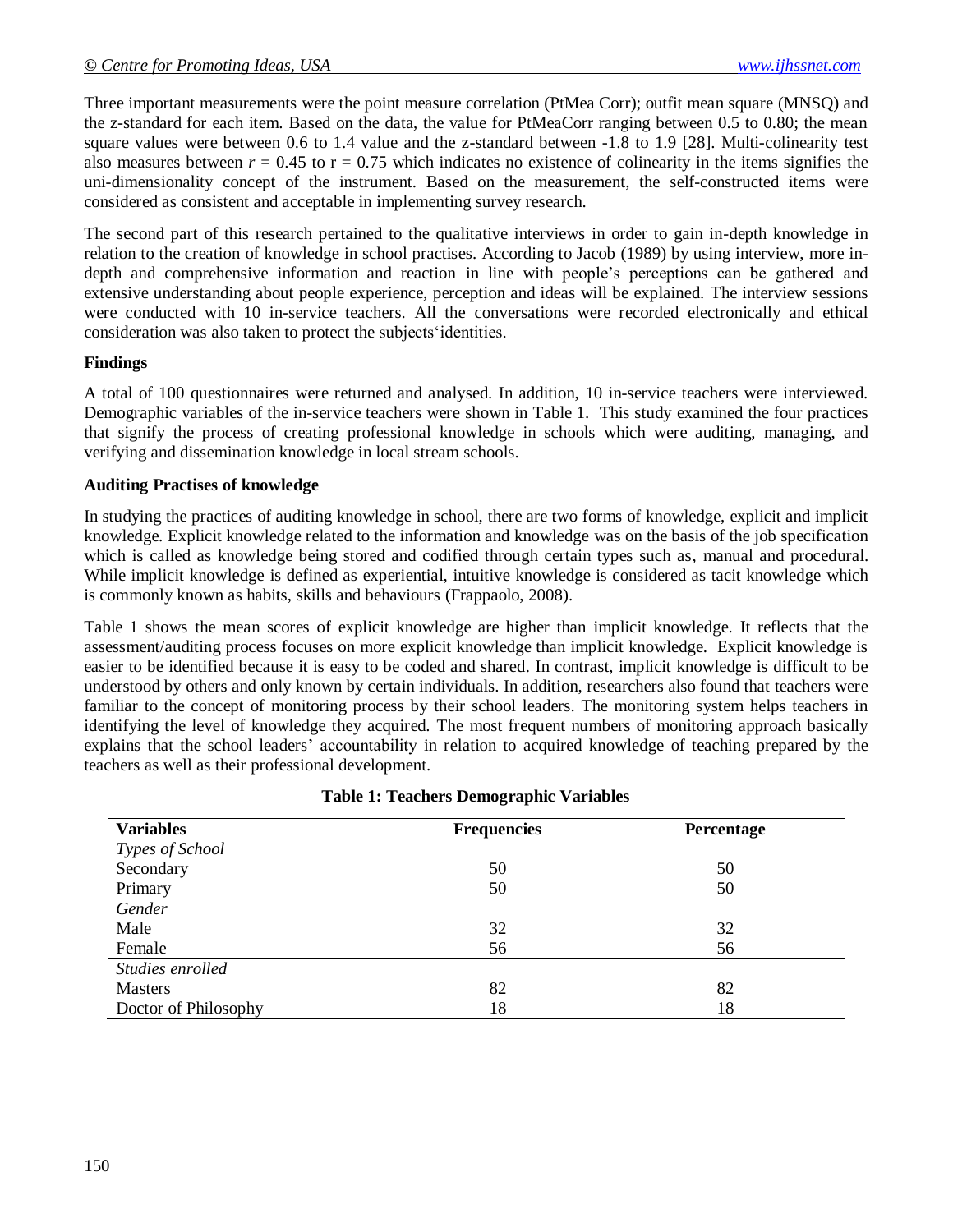| <b>Variables</b>                          | <b>Mean Scores</b> | Level    |
|-------------------------------------------|--------------------|----------|
| Professional Knowledge/Auditing Practices |                    |          |
| <b>Implicit Knowledge</b>                 | 3.90               | High     |
| <b>Explicit Knowledge</b>                 | 4.11               | High     |
| The Knowledge Management Practices        |                    |          |
| Features                                  | 3.98               | High     |
| Process                                   | 4.06               | High     |
| The Knowledge Validity Practice           |                    |          |
| Self-validation (ipsative)                | 4.00               | High     |
| Scientific                                | 3.86               | High     |
| Social                                    | 3.93               | High     |
| Judiciary                                 | 3.65               | Moderate |
| Liberal                                   | 3.97               | High     |
| <b>Dissemination Process</b>              |                    |          |
| Externally                                | 3.87               | High     |
| Internally                                | 3.93               | High     |

## **Table 2: Means and Standard Deviations of Research Questions**

In describing the auditing process through qualitative interviews, teachers were asked on how they create knowledge practices. One teacher responds and gives her view to the auditing process conducted by school leaders. The practise of auditing process was explained by an in-service female teacher

*"In my schools, the principals always observed our teaching and learning process. Every teacher was assessed and then called for a short discussion. During the session, the principals focused on our strengths and weaknesses in teaching and learning. I think it was important for us to be assessed by school principals. From the auditing process, we realize our real capabilities and reflect them our knowledge during teaching and learning process."* 

In contrast, some teachers give the reflections that even though they obviously are monitored by their principal, the process of auditing cannot be used as a standard benchmarking in accessing their knowledge and skills. During the interviews, in-service teachers stressed that their principal normally focuses on the teaching strategies practised by teachers but ignores teachers" knowledge and abilities. One teacher added:

*"I have been monitored by the principals but, I do not think they know our abilities and knowledge as they just focus on teaching and learning strategies. Although they can view our teaching and learning process they still do not know our inner strength. Sometimes the principals miss our potential especially in term of giving and applying good ideas to improve schools performance."* 

From the statement above, it can be concluded that monitoring functions well in auditing teacher's knowledge and skills. It is wisely for school leaders to determine the level of knowledge acquired by teachers as it is important for teachers' professional development. In addition, monitoring process focusing on teachers' capabilities help school leaders to manage knowledge more effectively. Teachers would also be able to implement better teaching and learning process in class. Nevertheless, there were few teachers who were unable to perform teaching and learning due to several reasons. This indicates that teachers will not be able to manage their knowledge if their weaknesses are being indicated properly and perfectly. School leaders should address this problem in order to transform school into a good disseminator of knowledge. Good and competent teachers who know the extension of their internal and external knowledge will be able to apply their knowledge effectively.

## **Managing practises of creating new knowledge**

Table 2 above also clarifies the aspect of managing knowledge in the process of creating new knowledge. Managing knowledge through Hargreaves (1999) involves in two main constructs features and process. The mean score for management process construct (4.06) is higher than the management features (3.98). Although both scores have different mean scores, both means were categorizes as high. From the interview, it can be summarized that both formal and informal meetings were the vital medium of communicating and sharing knowledge among in-service teachers. Meetings were organized to give better understanding and to deliver their implicit knowledge to the other in-service teachers while their explicit knowledge expands. One of the teachers interviewed opines the ideas: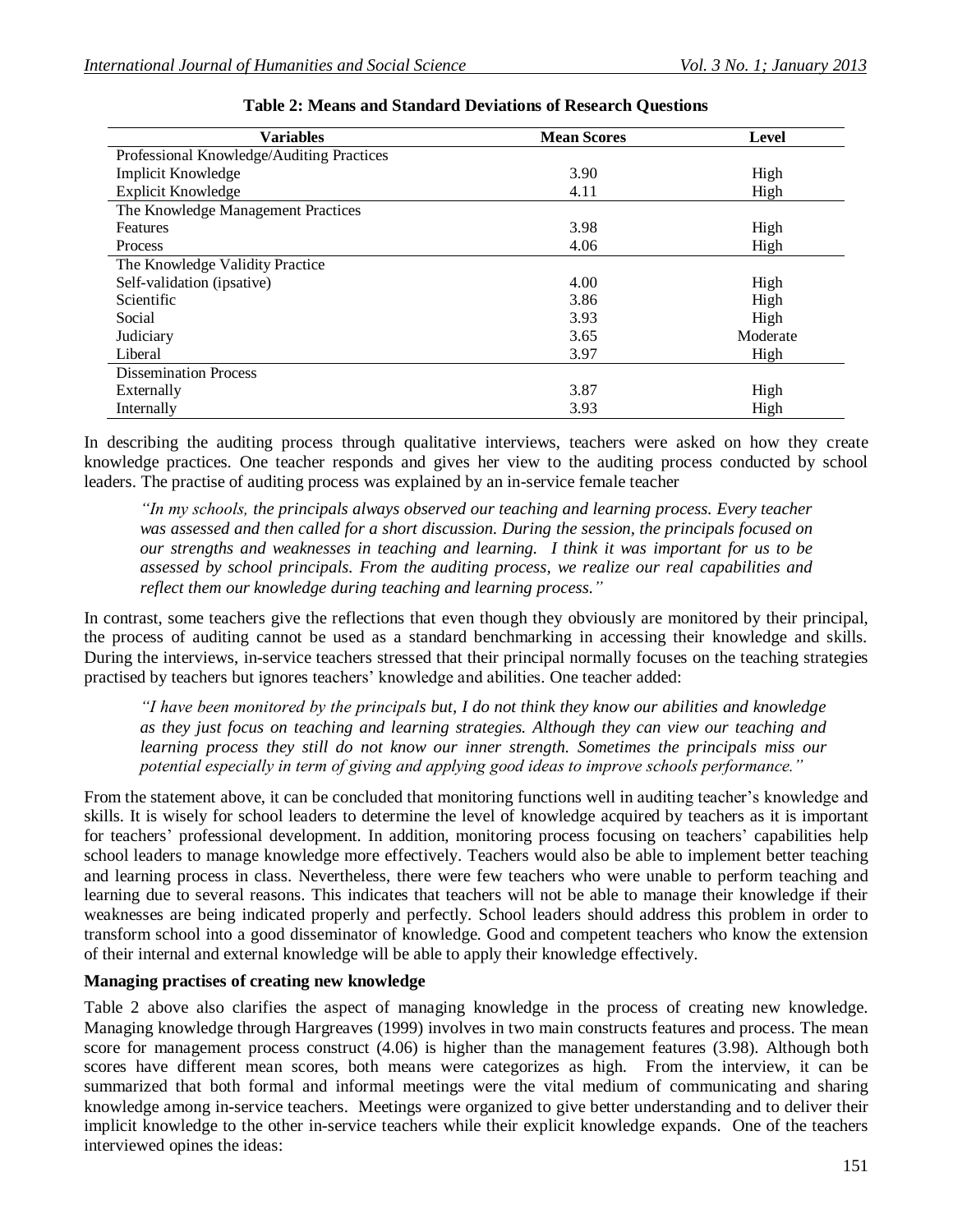"*Normally, the management encourages teachers to involve in any programme that can gain our knowledge for example in-house training. Besides, we also need to attend some courses that are related with our teaching subject. While, during meeting sessions we always share our ideas and opinions how to improve our school's system and achievement."*

Therefore, it can be concluded that in management process in creating knowledge in schools, teachers were ready to gain and sharing knowledge among teachers is considered as important method of managing knowledge in schools.

#### **Validation Practices of knowledge**

The third research objective focuses on the practice of knowledge validity. Based on the theoretical framework, the evaluation on the practices of validity by in-service teacher mainly used is self-validation or (ipsative) selfcomparison approach as their medium. Based on the answers given by in-service teachers, there are several methods exercised to verify their effectiveness on teaching and learning process. Finding reveals that the frequently method used to verify the effectiveness on their teaching compares their teaching process with the more experienced teachers. Other than this, in-service teachers are more interested in listening and received feedback from colleagues and administrators in order to upgrade their skills and knowledge especially related to teaching. By using this comparative approach, in-service teachers able to obtain reflection and feedback and later, thinking about the improvement on their teaching and learning processes. They say that:

*"I like to compare my teaching with other teachers. Normally, I will look other teacher teaching and learning process and compared it with mine. From that, I can realize my weaknesses. But, it is a bit challenging when I need to admit my weakness and mistakes. To do my own comparison and judgement, I need to make sure that I can be honest with myself. There is also certain time, whereby I get a feedback from my seniors. They help me on perceiving my problem better."* 

In addition, some in-service teachers also prefer to establish liberal validity approach which is an attempt based on the achievement of their students. If their students achieve good results, their teaching approach is considered as effective and successful. One teacher replies:

*"When I see my students' achievement increased, I know that I already have good methods in my teaching. I do not need to depend on others and compared our style of teaching."* 

#### **Dissemination practises**

In analysing medium that often being used for dissemination process in school, Table 2 depicts that school management often uses outer exposition to disseminate their own knowledge. This shows that school leaders always try to find an initiative to gain knowledge from external parties and at the same time trying to convey existing knowledge within the school to the external parties. From the interviews, it is concluded that most teachers agree that sharing and transferring of knowledge, either internally or externally, is important to improve knowledge and skills of their teachers. Nevertheless, greater attention should focus on knowledge sharing within the school. Knowledge transfer among teachers will enhance the culture of sharing and creating knowledge. One teacher stated that:

*"It is better if we can share and transfer the knowledge among us in schools. Teaching in the same school will allow us to understand about school's culture and it is easier to communicate each other. We can improve our schools achievement if we are ready to work together."*

At the same time, teachers also believed by establishing positive collaboration with other school, managing knowledge will became easier and benefited both schools. For example one teacher mentioned:

*"I have 30 years experience in teaching. I realize that every school has its own management system. Collaboration and sharing knowledge between schools give us some advantages. We can learn how to improve our management for the sake of schools' achievement."* 

#### *Discussion*

152 The results show that explicit knowledge is often applied by teachers compared to implicit knowledge. Theoretically, explicit knowledge is easier to understand and it is adapted by teacher in their teaching process.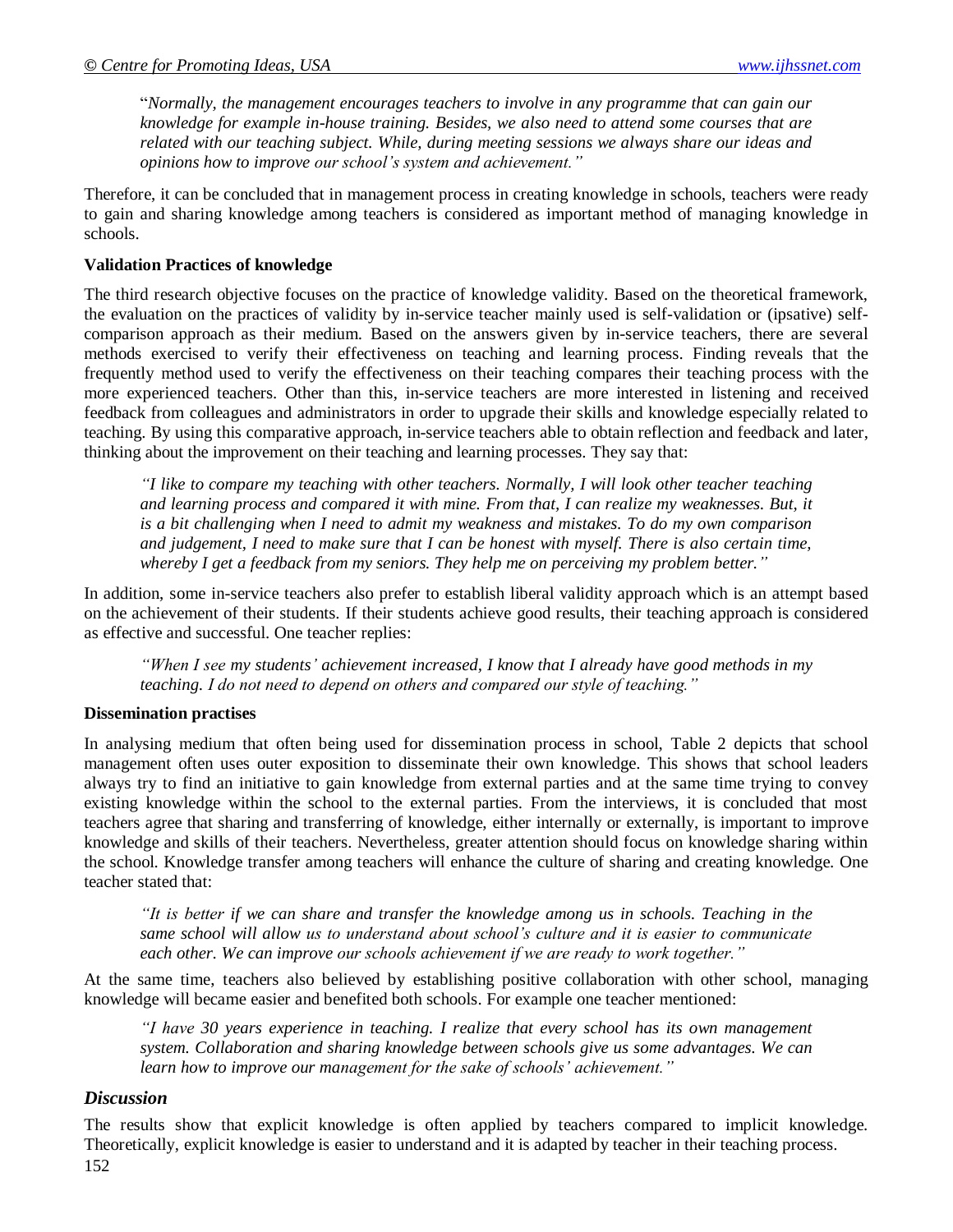Being able to become an excellent teacher necessitates various forms of knowledge especially explicit knowledge vital process for teachers. Polanyi (1966) states explicit knowledge refers to knowledge which is formal in systematic manner, recorded and easy to understand. In contrast, teachers also face some difficulty in understanding implicit knowledge, which are more institutionalised and difficult to be translated and transfer (Nonaka&Takeuchi, 1995). Secondly, results also shows in-services teachers focus on the process of creating knowledge compared to features of creating knowledge because the latter is much easier to acquire knowledge while at the same time they realize the school's vision. This finding is consistent with the argument of Snyder and Templeton (1997). In order to gain high quality knowledge in achieving the school objective, school leaders should enhance with effective knowledge management process and conducted indirectly (Nazmona, 2002).

In addition, establishing a culture of creating new knowledge related to creativity and innovation derive from collaboration with other teachers and also from students were also important process of knowledge management that should implement by school leaders. On the other hand, it is easier for school leaders in knowledge management process if teachers willing and accepting new knowledge and comments from other parties (Azman, 2003). This study also admits that teachers also aware of creating new knowledge is important as part of positive process of enhancing their new creativity and skills. Acquiring new knowledge is apparently paramount in order to enhance the schools" academic performance. Knowledge also serves as a benchmark to the credibility of schools. Hafizi and Zawiyah (2006) state that knowledge as a salient asset advances the organizational performance improves competitiveness and later used as medium managing conflict in organization.

Finding also reveals that the practice of self-validation is the main evaluation used by in-service teachers in order to improve their teaching skills even though it also can create the imbalances of information. Hargreaves (1999) asserts that the process of self-validation is the most frequent practices implemented and considered as effective method by teachers. In addition, validation process helps in-service teachers to deliver systematic and high quality teaching. Feedback, comments and suggestion received from the school inspectorate are commonly used as assessment and verification process in order to improve in-service teacher"s teaching skills. Nor Azlina (2010) points that the process of verification also inspires creativity and motivation in order to improve teachers' teaching performance. In addition, innovation and creativity are important to cultivate knowledge management.

In discussing the process of disseminating knowledge, two forms of disseminating knowledge are internal and external transferring knowledge commonly used in schools. The internal transfer of knowledge is a process of sharing knowledge internally between in-service teachers through seminars, workshop and professional development. O"Dell (1996) explains that sharing knowledge is the most effective tool to educate and improve the skills of teachers especially novice teachers to improve their skills and level of confidence. On the other hand, external transfer of knowledge among schools helps of creating and learned new skills commonly used by other school in order to improve the school system and procedure gain new knowledge especially in improving school performance. Nevertheless, according to Hutchinson and Huberman (1994), knowledge exposition process is quite difficult to be implemented because it involves two parties and needs to possess a positive bilateral collaboration between two schools. Based on findings, it also revealed that teachers agree on sharing and transferring knowledge either externally or internally in order to gather new knowledge. Nevertheless, this transferring process will consider successful approach if teachers prepared to share and use them in their teaching process (Amin, 2005). Each party should work accordingly together so that the understanding of this new knowledge can be realized. The role of school leaders is to motivate and encourage teachers so as to share knowledge whether internally or externally. Incentives given to teachers in order to support the initiatives of creating and sharing knowledge should be used widely to build a culture of knowledge creating in school (Michailova&Nielsen, 2006).

Based on relevant findings, suggestions were forwarded in creating knowledge creation in for school leaders as part of internal teacher training which were:

- (a) Trained teachers with research skills and to be research practitioner,
- (b) Create opportunities of enhancing knowledge among teachers as part of improvement and learning process in school.  $=$
- (c) Build academic networks that will enhance the validating and auditing teachers" tacit and implicit knowledge.